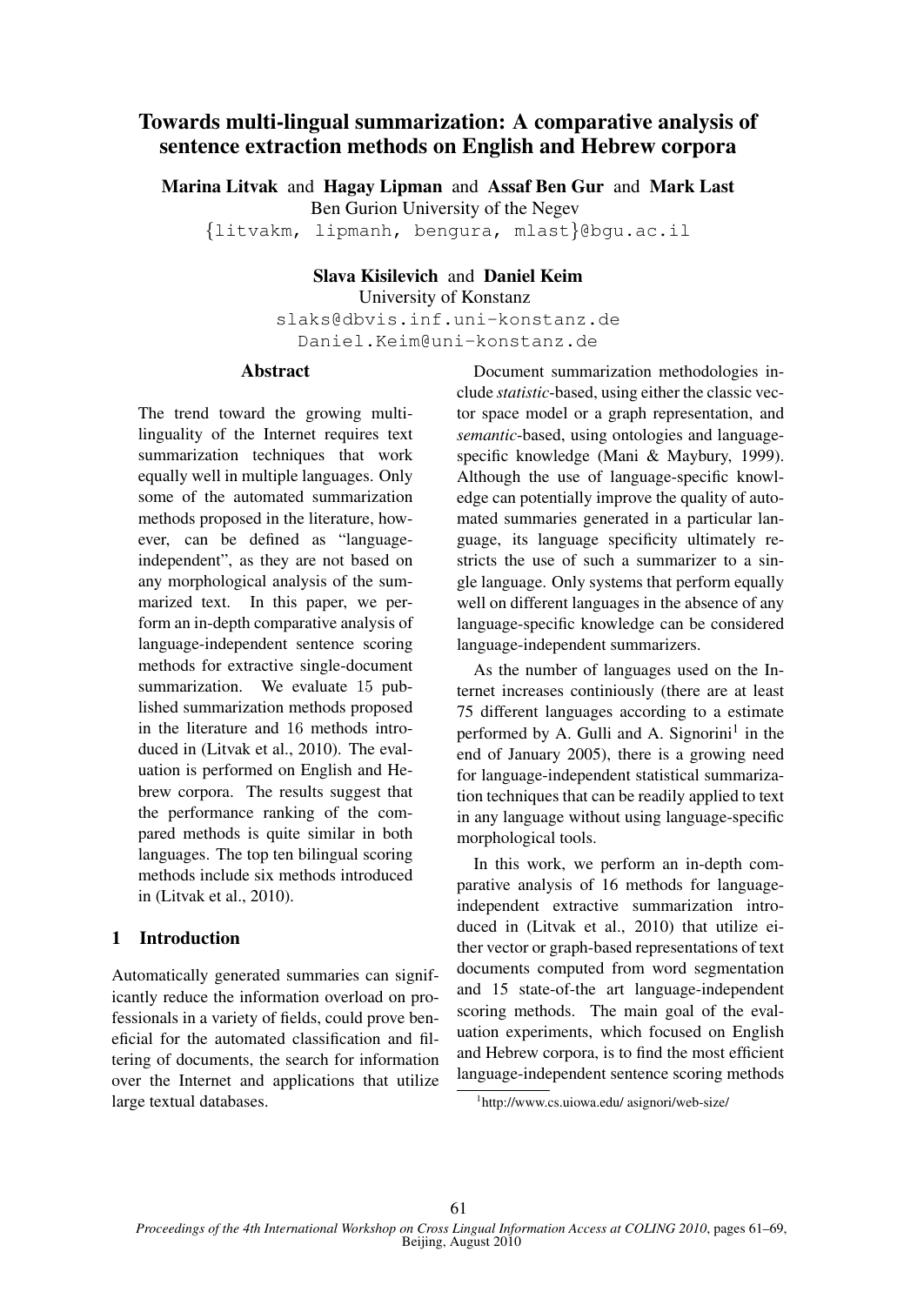in terms of summarization accuracy and computational complexity across two different languages.

This paper is organized as follows. The next section describes related work in extractive summarization. Section 3 reviews the evaluated language-independent sentence scoring approaches. Section 4 contains our experimental results on English and Hebrew corpora. The last section comprises conclusions and future work.

## 2 Related Work

Extractive summarization is aimed at the selection of a subset of the most relevant fragments, which can be paragraphs, sentences, keyphrases, or keywords from a given source text. The extractive summarization process usually involves ranking, such that each fragment of a summarized text gets a relevance score, and extraction, during which the top-ranked fragments are extracted and arranged in a summary in the same order they appeared in the original text. Statistical methods for calculating the relevance score of each fragment can rely on such information as: fragment *position* inside the document, its *length*, whether it contains *keywords* or *title* words.

Research by Luhn (1958), in which the significance factor of a sentence is based on the frequency and the relative position of significant words within that sentence, is considered the first on automated text summarization. Luhn's work was followed shortly thereafter by that of Edmundson (1969) and some time later by studies from Radev et al. (2001) and Saggion et al. (2003), all of who applied linear combinations of multiple statistical methods to rank sentences using the vector space model as a text representation. In (Litvak et al., 2010) we improve the summarization quality by identifying the best linear combination of the metrics evaluated in this paper.

Several information retrieval and machine learning techniques have been proposed for determining sentence importance (Kupiec et al., 1995; Wong et al., 2008). Gong and Liu (2001) and Steinberger and Jezek (2004) showed that singular value decomposition (SVD) can be applied to generate extracts.

Among text representation models, graphbased text representations have gained popularity in automated summarization, as they enable the model to be enriched with syntactic and semantic relations. Salton et al. (1997) were among the first to attempt graph-based ranking methods for single document extractive summarization by generating similarity links between document paragraphs. The important paragraphs of a text were extracted using degree scores. Erkan and Radev (2004) and Mihalcea (2005) introduced approaches for unsupervised extractive summarization that rely on the application of iterative graph based ranking algorithms. In their approaches, each document is represented as a graph of sentences interconnected by similarity relations.

## 3 Language-Independent Scoring Methods for Sentence Extraction

Various language dependent and independent sentence scoring methods have been introduced in the literature. We selected the 15 most prominent language independent methods for evaluation. Most of them can be categorized as *frequency*, *position*, *length*, or *title*-based, and they utilize vector representation. *TextRank* (ML\_TR) is the only method that is based on graph representation, but there are also *position* and *length*based methods that calculate scores using the overall structure of a document. We have also considered 16 methods proposed in (Litvak et al., 2010), including 13 based on the *graph-theoretic* representation (Section 3.1).

Figure 1 (Litvak et al., 2010) shows the taxonomy of the 31 methods considered in our work. All methods introduced in (Litvak et al., 2010) are denoted by an asterisk (\*). Methods requiring a threshold value  $t \in [0, 1]$  that specifies the portion of the top rated terms considered significant are marked by a cross in Figure 1 and listed in Table 1 along with the optimal average threshold values obtained after evaluating the methods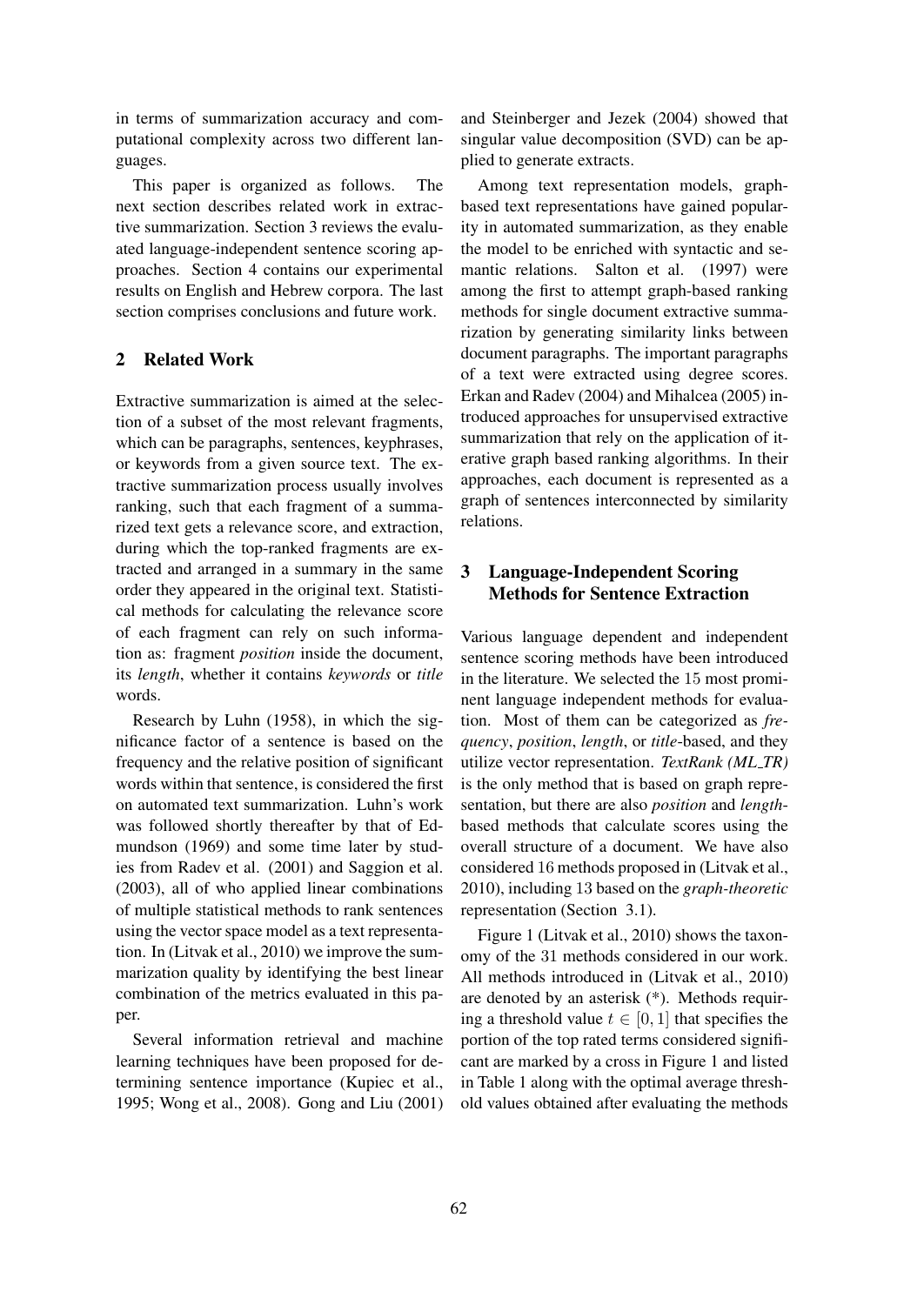Table 1: Selected thresholds for threshold-based scoring methods

| Method          | Threshold  |
|-----------------|------------|
| <b>LUHN</b>     | 0.9        |
| <b>LUHN_DEG</b> | 0.9        |
| <b>LUHN_PR</b>  | 0.0        |
| <b>KEY</b>      | [0.8, 1.0] |
| <b>KEY_DEG</b>  | [0.8, 1.0] |
| <b>KEY_PR</b>   | [0.1, 1.0] |
| COV             | 0.9        |
| COV_DEG         | [0.7, 0.9] |
| COV_PR          |            |

on English and Hebrew documents (Litvak et al., 2010).

The methods are divided into three main categories: *structure*-, *vector*-, and *graph*-based methods, and each category also contains an internal taxonomy. Sections 3.2, 3.3, and 3.4 present structure-, *vector*-, and *graph*-based methods, respectively. With each description, a reference to the original work where the method was proposed for extractive summarization is included. We denote sentence by S and text document by *D*.

#### 3.1 Text Representation Models

The vector-based scoring methods listed below use *tf* or *tf-idf* term weights to evaluate sentence importance while that used by the graphbased methods (except for TextRank) is based on the word-based graph representation model presented in Schenker et al. (2004). We represent each document by a directed, labeled, unweighted graph in which nodes represent unique terms (distinct normalized words) and edges represent order-relationships between two terms. Each edge is labeled with the IDs of sentences that contain both words in the specified order.

#### 3.2 Structure-based Scoring Methods

In this section, we describe the existing structure-based methods for multilingual sentence scoring. These methods do not require any text representation and are based on its structure.

– *Position* (Baxendale, 1958):

POS<sub>L</sub> Closeness to the end of the document:  $score(S_i) = i$ , where i is a sequential number of a sentence in a document;

POS F Closeness to the beginning of the document:  $score(S_i) = \frac{1}{i}$ ;

POS B Closeness to the borders of the document:  $score(S_i) = max(\frac{1}{i})$  $\frac{1}{i}, \frac{1}{n-i+1}$ ), where *n* is the total number of sentences in D. – *Length* (Satoshi et al., 2001):

LEN<sub>W</sub> Number of *words* in a sentence;

LEN CH Number of *characters* in a sentence.

#### 3.3 Vector-based Scoring Methods

In this section, we describe the vector-based methods for multilingual sentence scoring, that are based on the vector space model for text representation.

– *Frequency*-based:

LUHN (Luhn, 1958)

 $score(S) = max_{c_i \in \{clusters(S)\}} \{cs_i\}$ , where clusters are portions of a sentence bracketed by keywords<sup>2</sup> and  $cs_i = \frac{|keywords(c_i)|^2}{|c_i|}$  $\frac{|c_i|}{|c_i|}$ . KEY (Edmundson, 1969) Sum of the keyword frequencies:  $score(S) = \sum_{i \in \{keywords(S)\}} tf_i,$ where  $tf_i$  is term in-document frequency of keyword i.

COV (Kallel et al., 2004) Ratio of keyword numbers (Coverage):  $score(S) = \frac{|keywords(S)|}{|keywords(D)|}$ TF (Vanderwende et al., 2007) Average term frequency for all sentence words:

$$
score(S) = \frac{\sum_{i \in \{words(S)\}} tf_i}{|S|}
$$

 $\frac{|S|}{\text{TFISF}}$  (Neto et al., 2000) Average term frequency inverted sentence frequency for all sentence words:  $score(S)$  $\sum_{i\in\{words(S)\}} tf_i \times isf_i,$ 

.

where  $isf_i = 1 - \frac{log(n_i)}{log(n)}$  $\frac{\log(n_i)}{\log(n)}$ , where *n* is the number of sentences in a document and  $n_i$  is the number of sentences containing word i.

**SVD** (Steinberger & Jezek, 2004)  $score(S)$ is equal to the length of a sentence vector in  $\Sigma^2 V^T$  after computing the Singular Value Decomposition of a term by sentence matrix  $A = U\Sigma V^T$ 

– *Title* (Edmundson, 1969) similarity<sup>3</sup> to the title,  $score(S) = sim(S, T)$ :

**TITLE\_O** using overlap similarity:  $\frac{|S \cap T|}{min\{|S|,|T|\}}$ **TITLE** J using Jaccard similarity:  $\frac{|S \cap T|}{|S \cup T|}$ 

 $2$ Luhn's experiments suggest an optimal limit of 4 or 5 non-significant words between keywords.

<sup>3</sup>Due to multilingual focus of our work, *exact* word matching was used in all similarity-based methods.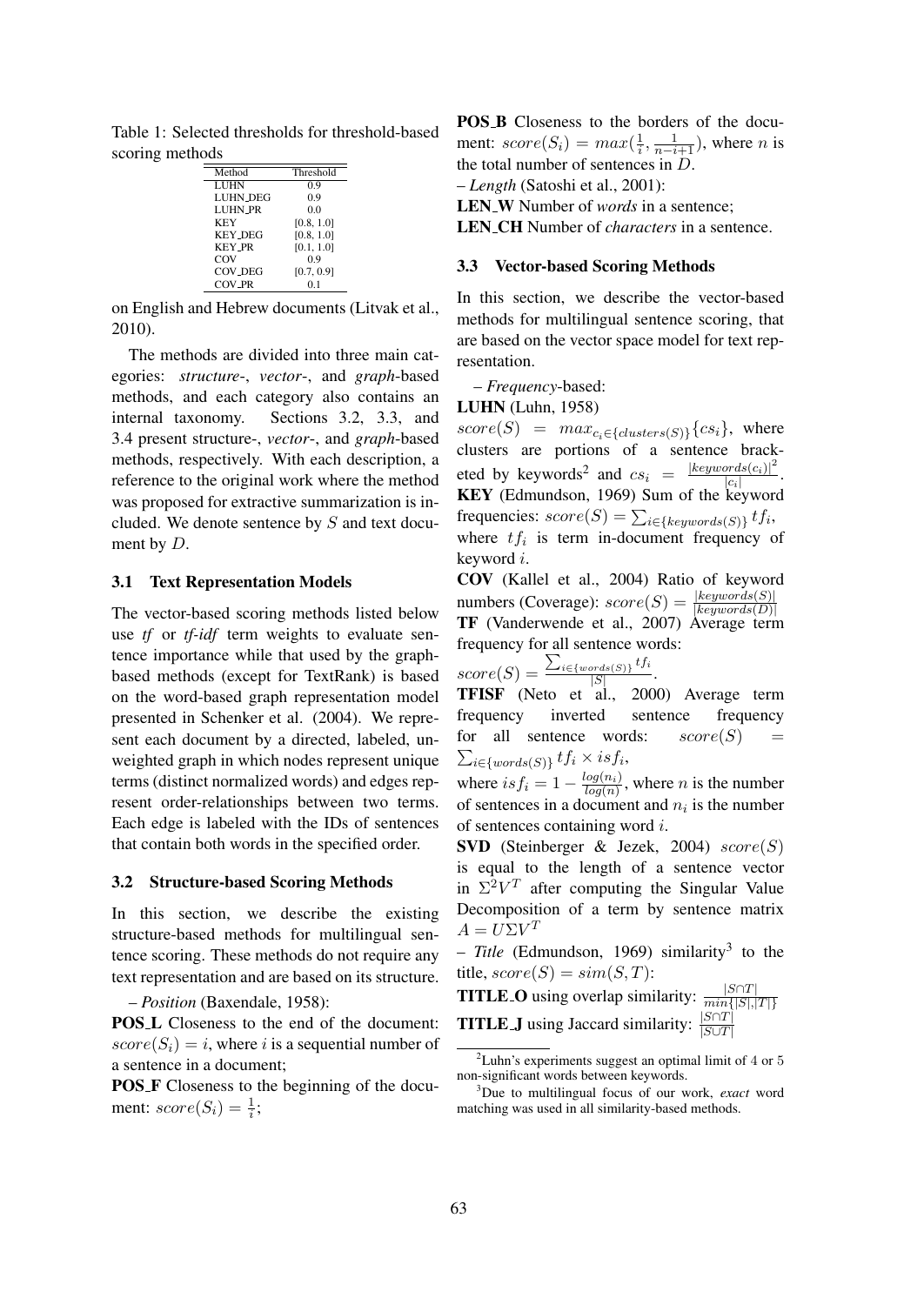

Figure 1: Taxonomy of statistical language-independent sentence scoring methods (Litvak et al., 2010)

TITLE C using cosine similarity:  $sim(\vec{S}, \vec{T}) = cos(\vec{S}, \vec{T}) = \frac{\vec{S} \times \vec{T}}{|\vec{S}|\times \vec{T}|}$  $|\vec{S}| \times |\vec{T}|$ 

– *Document Coverage* (Litvak et al., 2010). These methods score a sentence according to its similarity to the rest of the sentences in the document  $(D - S)$  based on the following intuition: the more document content is covered by a sentence, the more important the sentence is to a summary. Redundant sentences containing repetitive information are removed using a similarity filter.  $score(S) = sim(S, D - S)$ :<br>**D\_COV\_O** using Overlap similarity:

D\_COV\_O  $|S \cap T|$  $\overline{min\{|S|,|D-S|\}}$ 

**D\_COV\_J** using Jaccard similarity:  $\frac{|S \cap T|}{|S \cup D - S|}$ D<sub>-C</sub>OV<sub>-C</sub> using Cosine similarity:  $cos(\vec{S}, D - \vec{S}) = \frac{\vec{S} \times D - \vec{S}}{|\vec{S}| \times |\vec{D} - \vec{S}|}$ 

## 3.4 Graph-based Scoring Methods

In this section, we describe the methods for multilingual sentence scoring using the graph text representation based on sentence (ML TR) or word (all except ML\_TR) segmentation.

ML TR Multilingual version of TextRank (Mihalcea, 2005) without morphological analysis. Each document is represented as a directed graph of nodes that stand for sentences interconnected by similarity (*overlap*) relationship. To each edge connecting two

vertices the weight is assigned and equal to the similarity value between the corresponding sentences. We used backward links, as it was the most successful according to the reported results in (Mihalcea, 2005).  $score(S)$  is equal to PageRank (Brin & Page, 1998) of its node, according to the formula adapted to the weights assigned to edges.

– *Degree*-based (Litvak et al., 2010):<sup>4</sup>

LUHN DEG A graph-based extension of the LUHN measure, in which a node degree is used instead of a word frequency: words are considered significant if they are represented by nodes of a higher degree than a predefined threshold (see Table 1).

KEY DEG Graph-based extension of KEY measure.

COV DEG Graph-based extension of COV measure.

DEG Average degree for all sentence nodes:  $score(S) =$  $\sum_{i \in \{words(S)\}}$  Deg<sub>i</sub> .

 $|S|$ GRASE(GRaph-based Automated Sentence Extractor) Modification of Salton's algorithm (Salton et al., 1997) using the graph

<sup>4</sup>All proposed here degree-based methods, except for GRASE, use undirected graphs and degree of nodes as a predictive feature. The methods based on the directed word graphs and distinguishing between in- and out-links were outperformed in our preliminary experiments by the undirected approach.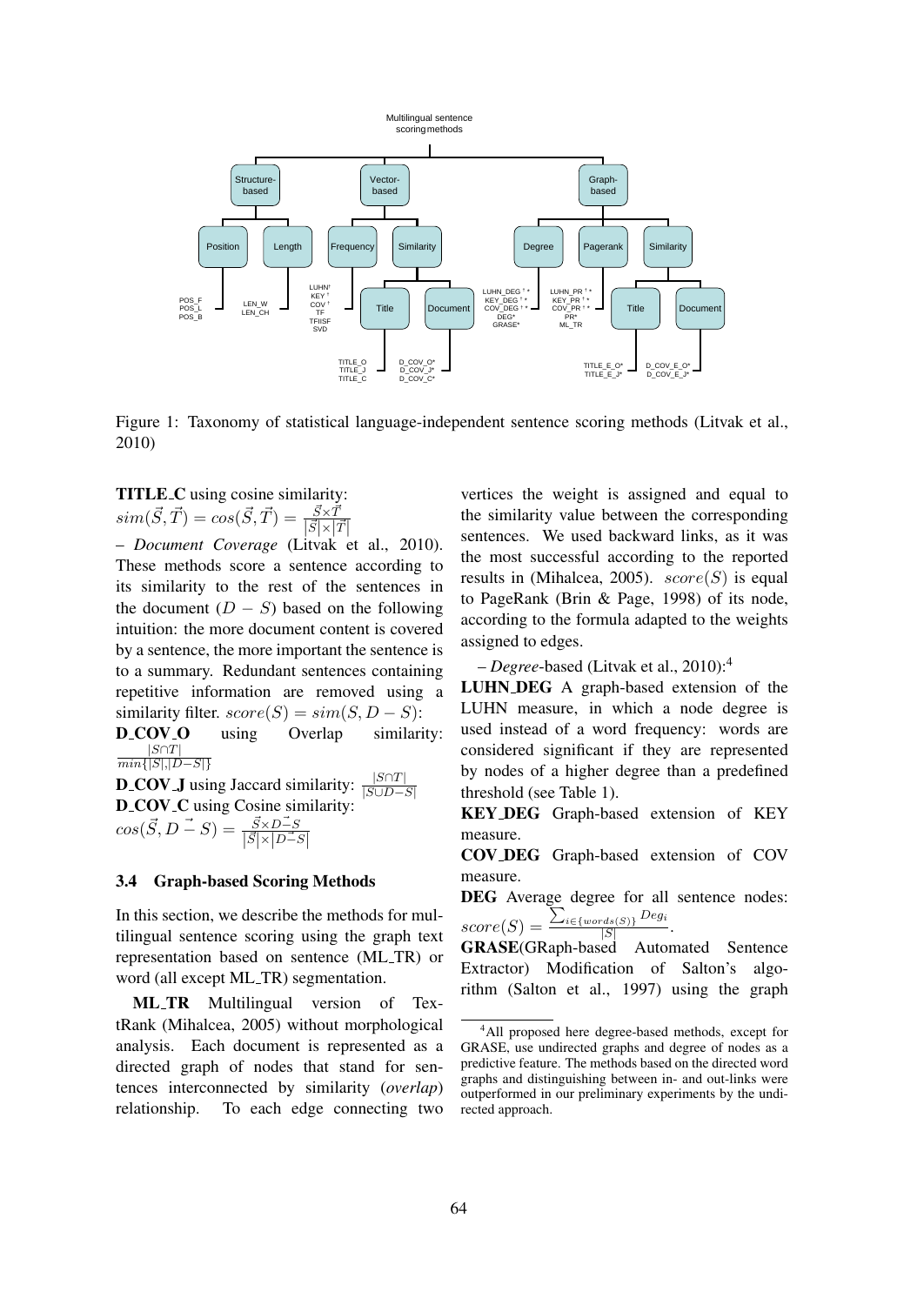representation defined in Section 3.1 above. In our graph representation, all sentences are represented by paths, completely or partially. To identify the relevant sentences, we search for the *bushy* paths and extract from them the sentences that appear the most frequently. Each sentence in the *bushy* path gets a domination score that is the number of edges with its label in the path normalized by the sentence length. The relevance score for a sentence is calculated as a sum of its domination scores over all paths. – *PageRank*-based:<sup>5</sup>

LUHN PR A graph-based extension of the LUHN measure in which the node PageRank value is used instead of the word frequency: keywords are those words represented by nodes with a PageRank score higher than a predefined threshold (see Table 1).

KEY PR Graph-based extension of KEY measure.

COV PR Graph-based extension of COV measure.

PR Average PageRank for all sentence nodes:  $score(S) =$  $\sum_{i \in \{words(S)\}} PR_i$  $\frac{rds(S)}{|S|}$ .

– *Similarity*-based. Edge matching techniques similar to those of Nastase and Szpakowicz (2006) are used. Edge matching is an alternative approach to measure the similarity between graphs based on the number of common edges:

TITLE E O Graph-based extension of TI-TLE O – Overlap-based edge matching between title and sentence graphs.

TITLE E J Graph-based extension of TITLE J – Jaccard-based edge matching between title and sentence graphs.

D\_COV\_E\_O Graph-based extension of D\_COV\_O – Overlap-based edge matching between sentence and document complement (the rest of a document sentences) graphs.

D\_COV\_E\_J Graph-based extension of D\_COV\_J – Jaccard-based edge matching

between sentence and document complement graphs.

## 4 Experiments

#### 4.1 Overview

The quality of the above-mentioned sentence ranking methods was evaluated through a comparative experiment on corpora of English and Hebrew texts. These two languages, which belong to different language families (Indo-European and Semitic languages, respectively), were intentionally chosen for this experiment to increase the generality of our evaluation. The main difference between these languages, is that Hebrew morphology allows morphemes to be combined systematically into complex wordforms. In different contexts, the same morpheme can appear as a separate word-form, while in others it appears agglutinated as a suffix or prefix to another word-form (Adler, 2009).

The goals of the experiment were as follows: - To evaluate the performance of different approaches for extractive single-document summarization using graph and vector representations. - To compare the quality of the multilingual summarization methods proposed in our previous

work (Litvak et al., 2010) to the state-of-the-art approaches. - To identify sentence ranking methods that work

equally well on both languages.

#### 4.2 Text Preprocessing

Extractive summarization relies critically on proper sentence segmentation to insure the quality of the summarization results. We used a sentence splitter provided with the MEAD summarizer (Radev et al., 2001) for English and a simple splitter for Hebrew splitting the text at every period, exclamation point, or question mark.<sup>6</sup>

#### 4.3 Experimental Data

For English texts, we used the corpus of summarized documents provided for the single doc-

<sup>5</sup>Using undirected word graphs with PageRank does not make sense, since for an undirected graph a node pagerank score is known to be proportional to its degree. Reversing links will result in hub scores instead authority. The methods distinguishing between authority and hub scores were outperformed in our preliminary experiments by the degree-based approach.

<sup>&</sup>lt;sup>6</sup>Although the same set of splitting rules may be used for both languages, separate splitters were used since the MEAD splitter is restricted to European languages.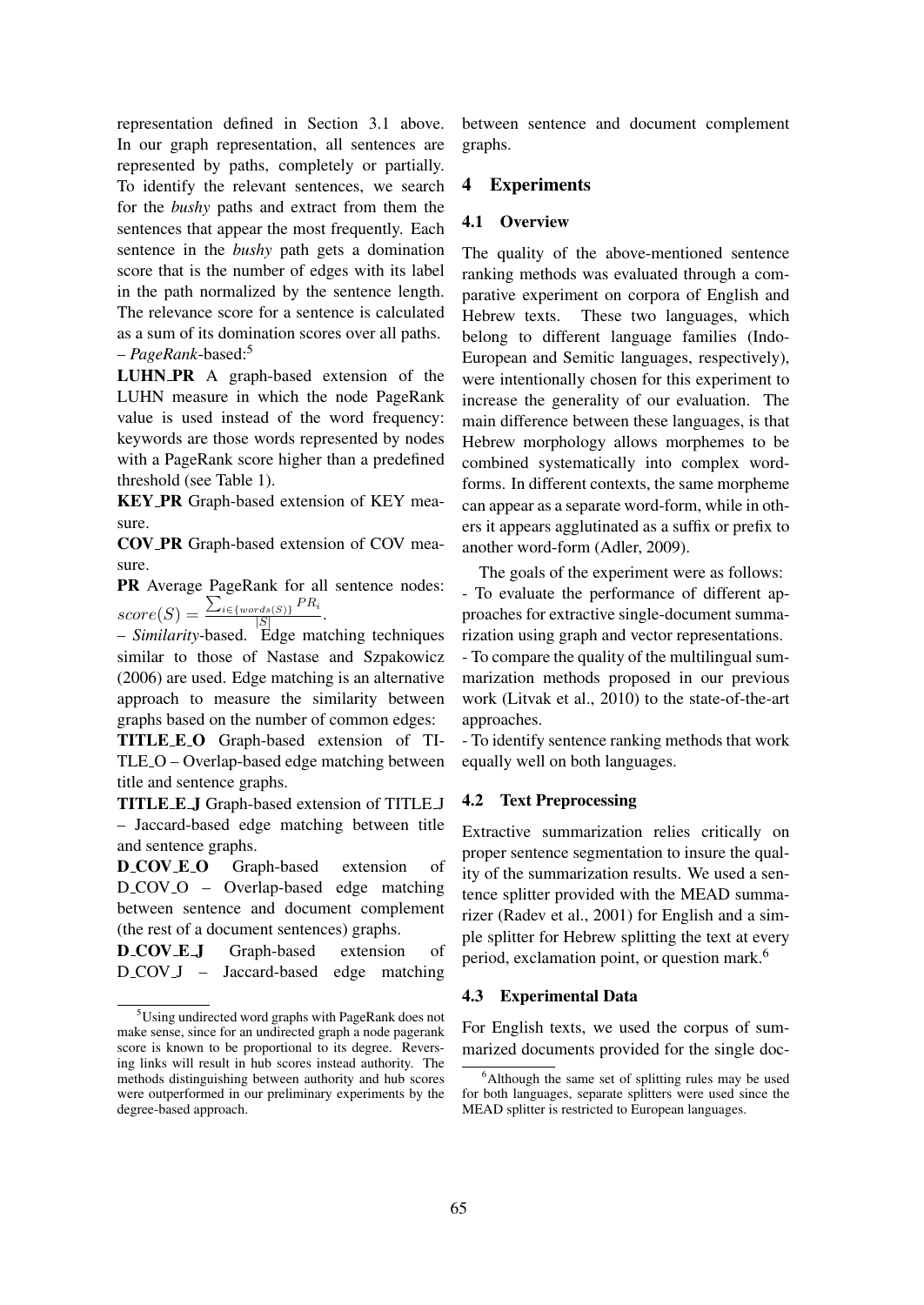ument summarization task at the Document Understanding Conference 2002 (DUC, 2002). This benchmark dataset contains 533 news articles, each of which is at least ten sentences long and has two to three human-generated abstracts of approximately 100 words apiece.

However, to the best of our knowledge, no summarization benchmarks exist for the Hebrew language texts. To collect summarized texts in Hebrew, we set up an experiment<sup>7</sup> in which  $50$ news articles of 250 to 830 words each from the *Haaretz*<sup>8</sup> newspaper internet site were summarized by human assessors by extracting the most salient sentences. In total, 70 undergraduate students from the Department of Information Systems Engineering, Ben Gurion University of the Negev participated in the experiment. Ten documents were randomly assigned to each of the 70 study participants who were instructed (1) To dedicate at least five minutes to each document, (2) To ignore dialogs and citations, (3) To read the whole document before starting sentence extraction, (4) To ignore redundant, repetitive, or overly detailed information, (5) To obey the minimal and maximal summary constraints of 95 and 100 words, respectively. Summaries were assessed for quality by procedure described in (Litvak et al., 2010).

#### 4.4 Experimental Results

We evaluated English and Hebrew summaries using the ROUGE-1, 2, 3, 4,  $L$ ,  $SU$  and  $W$  metrics<sup>9</sup>, described in Lin (2004). Our results were not statistically distinguishable and matched the conclusion of Lin (2004). However, because ROUGE-1 showed the largest variation across the methods, all results in the following comparisons are presented in terms of ROUGE-1 metric. Similar to the approach described in Dang (2006), we performed multiple comparisons between the sentence scoring methods. The Friedman test was used to reject the null hy-

Table 2: English: Multiple comparisons of sentence ranking approaches using the Bonferroni-Dunn test of ROUGE-1 Recall

| Approach                                             | ROUGE-1 |   |                |               |   |   |   |   |   |   |   |   |   |   |
|------------------------------------------------------|---------|---|----------------|---------------|---|---|---|---|---|---|---|---|---|---|
| $COV$ DEG <sup>*</sup>                               | 0.436   | A |                |               |   |   |   |   |   |   |   |   |   |   |
| KEY_DEG*                                             | 0.433   | A | B              |               |   |   |   |   |   |   |   |   |   |   |
| <b>KEY</b>                                           | 0.429   | A | B              | C             |   |   |   |   |   |   |   |   |   |   |
| $COV.PR*$                                            | 0.428   | A | B              | $\mathsf{C}$  | D |   |   |   |   |   |   |   |   |   |
| COV                                                  | 0.428   | A | B              | $\mathbf C$   | D |   |   |   |   |   |   |   |   |   |
| $D$ <sub>C</sub> OV <sub>-C</sub> <sup>*</sup>       | 0.428   | A | $\overline{B}$ | $\mathcal{C}$ | D |   |   |   |   |   |   |   |   |   |
| $D$ <sub>-COV</sub> $J^*$                            | 0.425   |   | B              | $\mathcal{C}$ | D | E |   |   |   |   |   |   |   |   |
| KEY_PR <sup>*</sup>                                  | 0.424   |   | B              | $\mathbf C$   | D | E |   |   |   |   |   |   |   |   |
| LUHN_DEG*                                            | 0.422   |   |                | $\mathbf C$   | D | E | F |   |   |   |   |   |   |   |
| POS_F                                                | 0.419   |   |                |               |   | E | F | G |   |   |   |   |   |   |
| <b>LEN_CH</b>                                        | 0.418   |   |                | $\mathsf{C}$  | D | E | F | G |   |   |   |   |   |   |
| <b>LUHN</b>                                          | 0.418   |   |                |               | D | E | F | G |   |   |   |   |   |   |
| LUHN_PR*                                             | 0.418   |   |                |               |   | E | F | G | H |   |   |   |   |   |
| LEN <sub>-</sub> W                                   | 0.416   |   |                |               | D | E | F | G | H |   |   |   |   |   |
| ML_TR                                                | 0.414   |   |                |               |   | E | F | G | H |   |   |   |   |   |
| TITLE_E_J*                                           | 0.413   |   |                |               |   |   | F | G | H | I |   |   |   |   |
| TITLE_E_O*                                           | 0.413   |   |                |               |   |   | F | G | H | T |   |   |   |   |
| $D$ <sub>COV</sub> $E$ <sup>*</sup>                  | 0.410   |   |                |               |   |   | F | G | H | I |   |   |   |   |
| $D$ <sub>-COV</sub> - $O^*$                          | 0.405   |   |                |               |   |   |   | G | H | T | J |   |   |   |
| <b>TFISF</b>                                         | 0.405   |   |                |               |   |   |   | G | H | T | J |   |   |   |
| $DEG^*$                                              | 0.403   |   |                |               |   |   |   | G | H | Ī | J |   |   |   |
| $D$ <sub>-COV</sub> - $E$ <sub>-O</sub> <sup>*</sup> | 0.401   |   |                |               |   |   |   |   | H | T | J | K |   |   |
| $PR^*$                                               | 0.400   |   |                |               |   |   |   | G | H | Ī | J | K |   |   |
| <b>TITLE_J</b>                                       | 0.399   |   |                |               |   |   |   |   |   | T | J | K |   |   |
| TF                                                   | 0.397   |   |                |               |   |   |   |   |   | T | T | K |   |   |
| <b>TITLE_O</b>                                       | 0.396   |   |                |               |   |   |   |   |   |   | T | K |   |   |
| <b>SVD</b>                                           | 0.395   |   |                |               |   |   |   |   |   | Ī | J | K |   |   |
| <b>TITLE_C</b>                                       | 0.395   |   |                |               |   |   |   |   |   |   | J | K |   |   |
| POS_B                                                | 0.392   |   |                |               |   |   |   |   |   |   |   | K | L |   |
| GRASE*                                               | 0.372   |   |                |               |   |   |   |   |   |   |   |   | L |   |
| POS_L                                                | 0.339   |   |                |               |   |   |   |   |   |   |   |   |   | M |

pothesis (all methods perform the same) at the 0.0001 significance level, after which we ran the Bonferroni-Dunn test (Demsar, 2006) for pairwise comparisons. Tables 2 and 3 show the results of multiple comparisons and are arranged in descending order with the best approaches on top. Methods not sharing any common letter were significantly different at the 95% confidence level.

The Pearson correlation between methods ranking in English and Hebrew was 0.775, which was larger than zero at a significance level of 0.0001. In other words, most of the methods were ranked in nearly the same relative positions in both corpora, and the top ranked methods performed equally well in both languages. The differences in ranking were caused by morphological differences between two languages.

To determine which approaches performed best in both languages, we analyzed the clustering results of the methods in both corpora and found the intersection of the top clusters from the two clustering results. For each language, a document-method matrix of ROUGE scores was created with methods represented by vectors of their ROUGE scores for each document in a corpora. Since most scores are not normally

 $7$ The software enabling easy selection and storage of sentences to be included in the document extract, can be provided upon request.

<sup>8</sup> http://www.haaretz.co.il

<sup>&</sup>lt;sup>9</sup>ROUGE toolkit was adapted to Hebrew by specifying "token" using Hebrew alphabet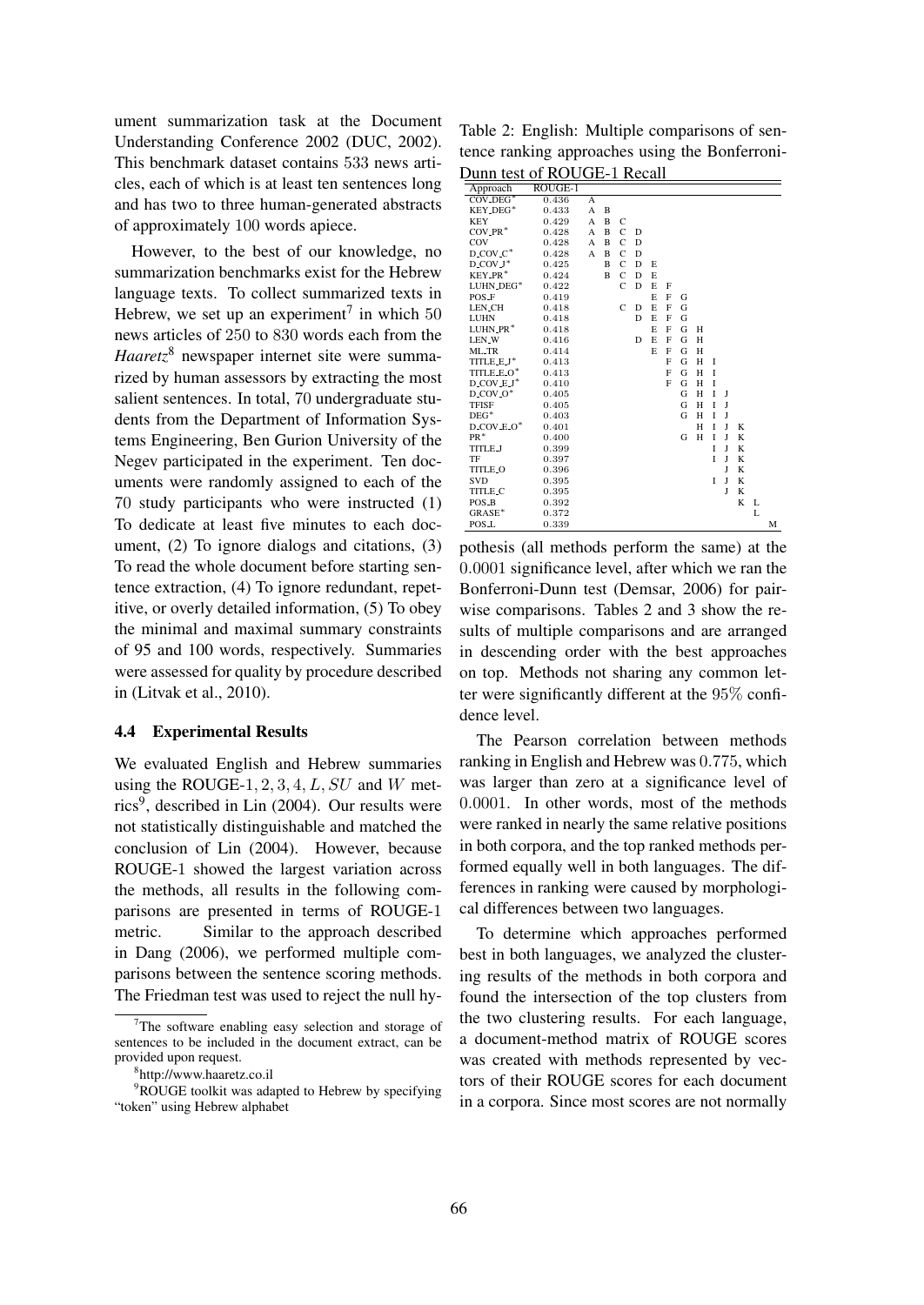|                                       | nn iest of ROUGE-t Recall |   |   |                |   |   |   |
|---------------------------------------|---------------------------|---|---|----------------|---|---|---|
| Approach                              | ROUGE-1                   |   |   |                |   |   |   |
| $D$ <sub>COV</sub> $J^*$              | 0.574                     | А |   |                |   |   |   |
| KEY                                   | 0.570                     | A | B |                |   |   |   |
| $COV$ <sub>-DEG</sub> $*$             | 0.568                     | A | B |                |   |   |   |
| POS_F                                 | 0.567                     | A | B |                |   |   |   |
| COV                                   | 0.567                     | A | B |                |   |   |   |
| <b>TITLE_J</b>                        | 0.567                     | A | B |                |   |   |   |
| POS_B                                 | 0.565                     | A | B |                |   |   |   |
| $LUHN.PR*$                            | 0.560                     | A | B | C              |   |   |   |
| LUHN_DEG*                             | 0.560                     | A | B | C              |   |   |   |
| D_COV_E_J*                            | 0.559                     | A | B | $\overline{C}$ |   |   |   |
| <b>LUHN</b>                           | 0.559                     | A | B | $\overline{C}$ |   |   |   |
| TITLE_E_J*                            | 0.556                     | A | B | C              |   |   |   |
| TITLE_E_O*                            | 0.556                     | A | B | $\mathbf C$    |   |   |   |
| KEY_DEG*                              | 0.555                     | A | B | $\mathbf C$    |   |   |   |
| LEN_W                                 | 0.555                     | A | B | C              |   |   |   |
| <b>LEN_CH</b>                         | 0.553                     | A | B | C              |   |   |   |
| KEY_PR <sup>*</sup>                   | 0.546                     | A | B | $\mathbf C$    |   |   |   |
| $COV$ <sub>-PR</sub> $*$              | 0.546                     | A | B | $\mathbf C$    |   |   |   |
| <b>TITLE_O</b>                        | 0.545                     | A | B | $\overline{C}$ |   |   |   |
| D_COV_C*                              | 0.543                     | A | B | C              |   |   |   |
| <b>TITLE_C</b>                        | 0.541                     | A | B | $\mathbf C$    |   |   |   |
| ML_TR                                 | 0.519                     | A | B | $\mathbf C$    | D |   |   |
| <b>TFISF</b>                          | 0.514                     | A | B | C              | D |   |   |
| $D$ <sub>COV</sub> $E_0$ <sup>*</sup> | 0.498                     | A | B | $\overline{C}$ | D |   |   |
| <b>SVD</b>                            | 0.498                     | A | B | C              | D |   |   |
| $D_{\text{LOV}}O^*$                   | 0.466                     |   | B | C              | D |   |   |
| TF                                    | 0.427                     |   |   | $\overline{C}$ | D | E |   |
| $DEG^*$                               | 0.399                     |   |   |                | D | E | F |
| $PR^*$                                | 0.331                     |   |   |                |   | E | F |
| GRASE <sup>*</sup>                    | 0.243                     |   |   |                |   |   | F |
| POS_L                                 | 0.237                     |   |   |                |   |   | F |

Table 3: Hebrew: Multiple comparisons of sentence ranking approaches using the Bonferroni-Dunn test of ROUGE-1 Recall

Table 4: English: Correlation between sentence ranking approaches using Pearson

|                     | Approach Correlated With                                 |
|---------------------|----------------------------------------------------------|
| POS F               | (LUHN_PR, 0.973), (TITLE_E_J, 0.902), (TITLE_E_O, 0.902) |
| TITLE <sub>-O</sub> | (TITLEJ. 0.950)                                          |
| LEN <sub>-</sub> W  | (LEN_CH, 0.909)                                          |
| KEY_PR              | (COV PR. 0.944)                                          |
|                     | TITLE E.O (TITLE E.J. 0.997)                             |

distributed, we chose the K-means algorithm, which does not assume normal distribution of data, for clustering. We ran the algorithm with different numbers of clusters  $(2 \leq K \leq 10)$ , and for each  $K$ , we measured two parameters: the minimal distance between neighboring clusters in the clustered data for each language and the level of similarity between the clustering results for the two languages. For both parameters, we used the regular Euclidean distance. For  $K \geq 6$ , the clusters were highly similar for each language, and the distance between English and Hebrew clustering data was maximal. Based on the obtained results, we left results only for  $2 \leq K \leq 5$  for each corpus. Then, we ordered the clusters by the average ROUGE score of each cluster's instances (methods) and identified the methods appearing in the top clusters for all  $K$  values in both corpora. Table 6 shows the resulting top ten scoring methods with their rank in each corpus. Six methods intro-

Table 5: Hebrew: Correlation between sentence ranking approaches using Pearson

| Approach        | Correlated With                                     |
|-----------------|-----------------------------------------------------|
| <b>KEY</b>      | (KEY_DEG, 0.930)                                    |
| COV             | $(D-COV J, 0.911)$                                  |
| POS F           | (POS_B, 0.945), (LUHN_DEG, 0.959), (LUHN_PR, 0.958) |
| POS B           | (LUHN_DEG, 0.927), (LUHN_PR, 0.925)                 |
| <b>TITLE_O</b>  | (TITLE_E_J, 0.920), (TITLE_E_O, 0.920)              |
| TITLE J         | (TITLE_E_J, 0.942), (TITLE_E_O, 0.942)              |
| <b>LEN_W</b>    | (LEN_CH, 0.954), (KEY_PR, 0.912)                    |
| LEN_CH          | (KEY_PR, 0.936), (KEY_DEG, 0.915), (COV_DEG, 0.901) |
| <b>LUHN_DEG</b> | (LUHN_PR. 0.998)                                    |
| <b>KEY DEG</b>  | (COV_DEG, 0.904)                                    |

Table 6: Ranking of the best bilingual scores

| Scoring          | Rank in        | Rank in       | Text           |
|------------------|----------------|---------------|----------------|
| method           | English corpus | Hebrew corpus | Representation |
| <b>KEY</b>       | 3              | 2             | vector         |
| COV              | 4              | 4             | vector         |
| <b>KEY_DEG</b>   | $\mathbf{2}$   | 10            | graph          |
| <b>COV_DEG</b>   |                | 3             | graph          |
| <b>KEY_PR</b>    | 6              | 12            | graph          |
| COV_PR           | 4              | 12            | graph          |
| D_COV_C          | 4              | 14            | vector         |
| D <sub>COV</sub> | 5              |               | vector         |
| LEN_W            | 10             | 10            | structure      |
| <b>LEN_CH</b>    | 9              | 11            | structure      |
|                  |                |               |                |

duced in this paper, such as *Document Coverage* (*D COV C/J*) and graph adaptations of *Coverage* (*COV DEG/PR*) and *Key* (*KEY DEG/PR*), are among these top ten bilingual methods.

Neither *vector*- nor *graph*-based text representation models, however, can claim ultimate superiority, as methods based on both models prominently in the top-evaluated cluster. Moreover, highly-correlated methods (see Tables 4 and 5 for highly-correlated pairs of methods in English and Hebrew corpora, respectively) appear in the same cluster in most cases. As a result, some pairs from among the top ten methods are highlycorrelated in at least one language, and only one from each pair can be considered. For example, *LEN W* and *LEN CH* have high correlation coefficients (0.909 and 0.954 in English and Hebrew, respectively). Since *LEN CH* is more appropriate for multilingual processing due to variations in the rules of tokenization between languages (e.g., English vs. German), it may be considered a preferable multilingual metric.

In terms of summarization quality and computational complexity, all scoring functions presented in Table 6 can be considered to perform equally well for bilingual extractive summarization. Assuming their efficient implementation, all methods have a linear computational complexity,  $O(n)$ , relative to the total number of words in a document. *KEY PR* and *COV PR* re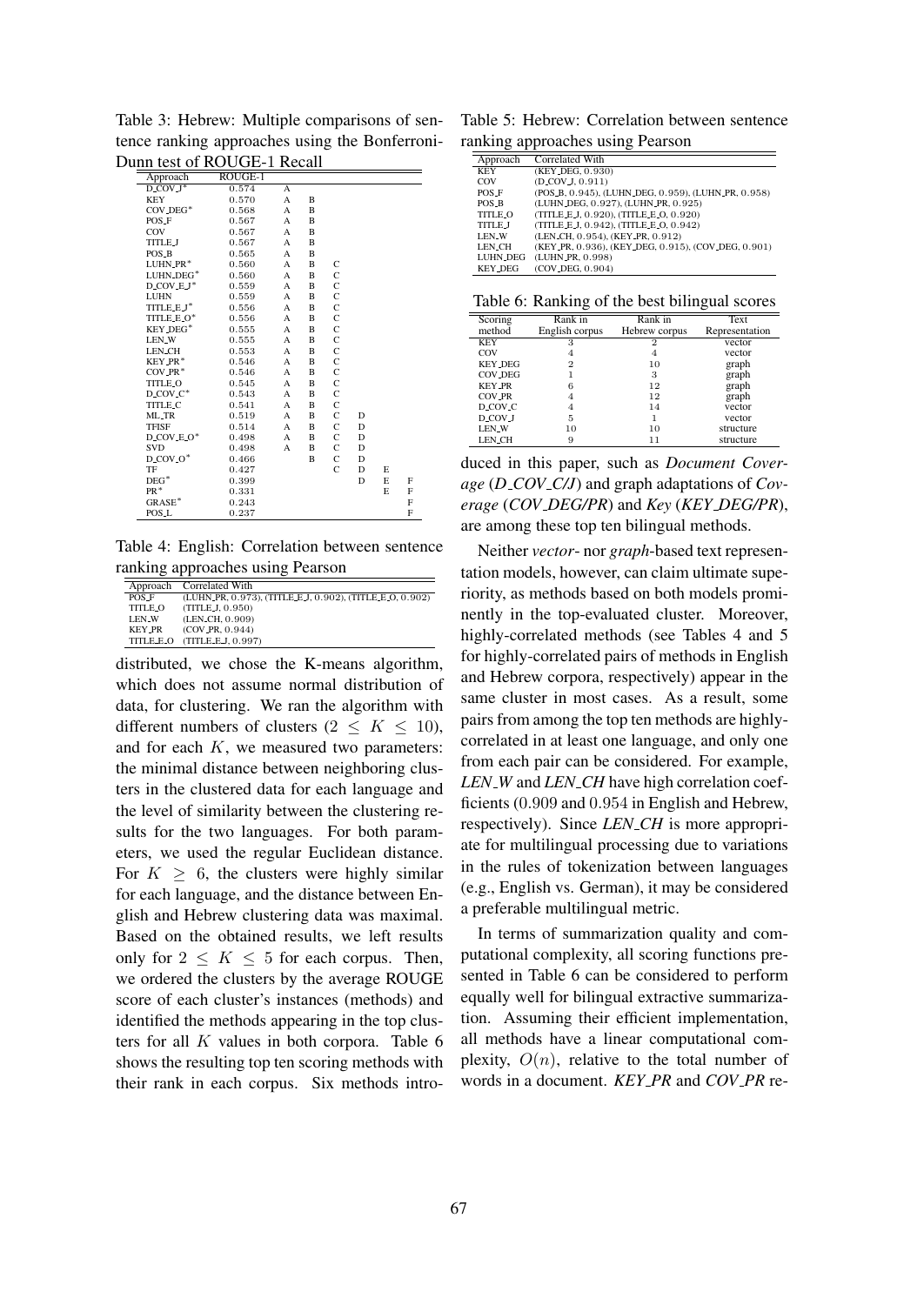quire additional  $O(c(|E|+|V|))$  time for running PageRank, where  $c$  is the number of iterations it needs to converge,  $|E|$  is the number of edges, and  $|V|$  is the number of nodes (distinct words) in a document graph. Since neither  $|E|$  nor  $|V|$  in our graph representation can be as large as  $n$ , the total computation time for *KEY PR* and *COV PR* metrics is also linear relative to the document size.

In terms of implementation complexity, *LEN W* and *LEN CH* are simpliest, since they even do not require any preprocessing and representation building; *KEY* and *COV* require keywords identification; *D COV C,* and *D COV J* require vector space model building; *KEY DEG* and *COV DEG* need graphs building (order of words); whereas *KEY PR* and *COV PR*, in addition, require PageRank implementation.

## 5 Conclusion and Future Research

In this paper, we conducted in-depth, comparative evaluations of 31 existing (16 of which are mostly graph-based modifications of existing state-of-the-art methods, introduced in (Litvak et al., 2010)) scoring methods<sup>10</sup> using English and Hebrew language texts.

The experimental results suggest that the relative ranking of methods performance is quite similar in both languages. We identified methods that performed significantly better in only one of the languages and those that performed equally well in both languages. Moreover, although vector and graph-based approaches were among the top ranked methods for bilingual application, no text representation model presented itself as markedly superior to the other.

Our future research will extend the evaluations of language-independent sentence ranking metrics to a range of other languages such as German, Arabic, Greek, and Russian. We will adapt similarity-based metrics to multilingual application by implementing them via n-gram matching instead of exact word matching. We will further improve the summarization quality by applying machine learning on described features. We will use additional techniques for summary evaluation and study the impact of morphological analysis on the top ranked bilingual scores using part-of-speech (POS) tagging<sup>11</sup>, anaphora resolution, named entity recognition, and taking word sense into account.

#### Acknowledgments

We are grateful to Michael Elhadad and Galina Volk for providing the ROUGE toolkit adapted to Hebrew alphabet.

### References

- Adler, M. (2009). Hebrew morphological disambiguation: An unsupervised stochastic word-based approach. Dissertation. http://www.cs.bgu.ac.il/ adlerm/dat/thesis.pdf.
- Baxendale, P. (1958). Machine-made index for technical literature-an experiment. *IBM Journal of Research and Development*, *2*, 354–361.
- Brin, S., & Page, L. (1998). The anatomy of a large-scale hypertextual web search engine. *Computer networks and ISDN systems*, *30*, 107–117.
- Dang, H. T. (2006). Overview of DUC 2006. *Proceedings of the Document Understanding Conference*.
- Demsar, J. (2006). Statistical comparisons of classifiers over multiple data sets. *Journal of Machine Learning Research*, *7*, 1–30.
- DUC (2002). Document understanding conference. http://duc.nist.gov.
- Edmundson, H. P. (1969). New methods in automatic extracting. *J. ACM*, *16*.
- Erkan, G., & Radev, D. R. (2004). LexRank: Graph-based lexical centrality as salience in text summarization. *Journal of Artificial Intelligence Research*, *22*, 457–479.

<sup>10</sup>We will provide the code for our summarizer upon request.

<sup>&</sup>lt;sup>11</sup>Our experiments have shown that syntactic filters, which select only lexical units of a certain part of speech, do not significantly improve the performance of the evaluated bilingual scoring methods.